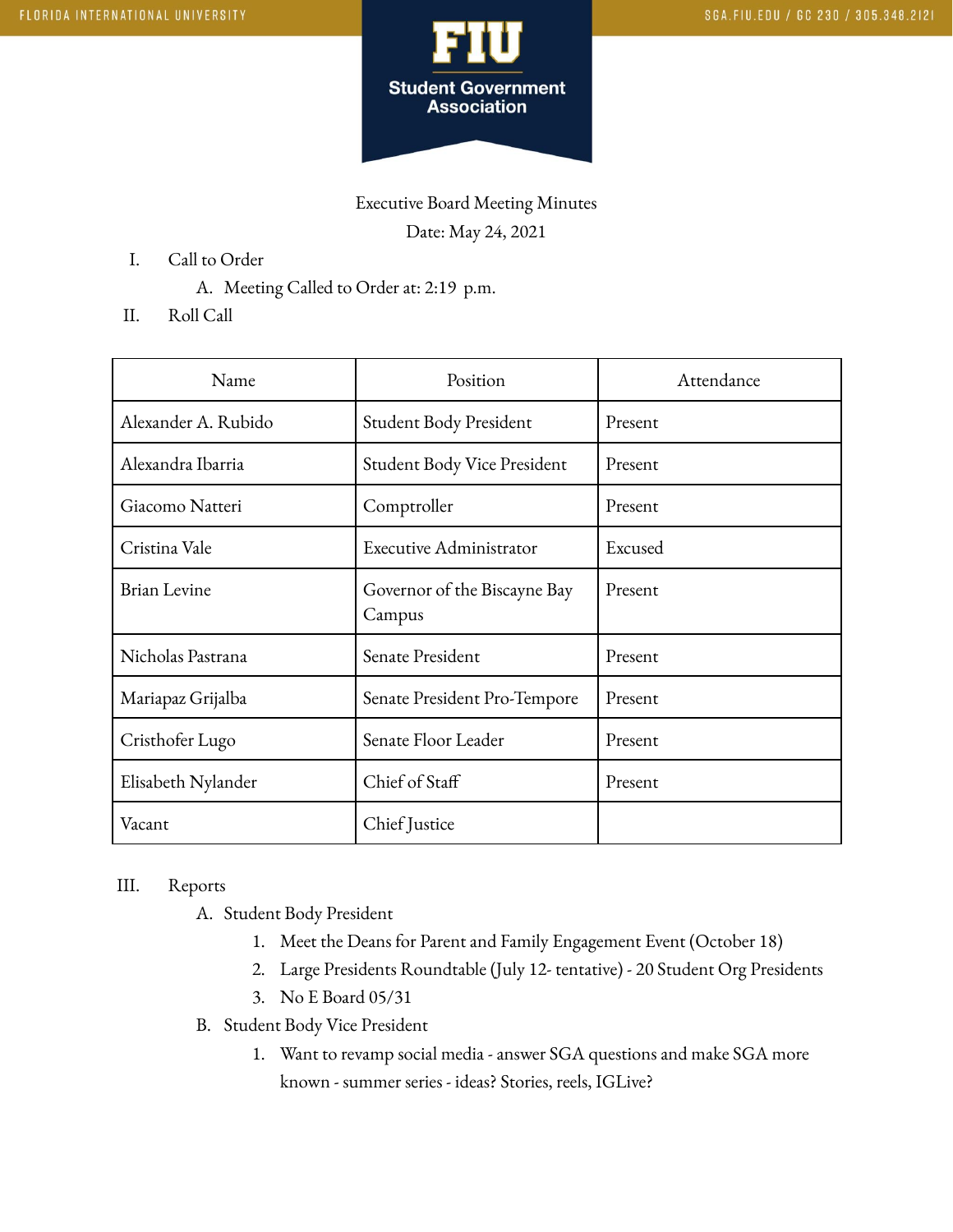- C. Comptroller
	- 1. Finally in office
- D. Executive Administrator
- E. Governor of the Biscayne Bay Campus
	- 1. Recruiting last week at BBC Starbucks hoping to generate people
	- 2. Moving BBC office starting next week, will be in temporary location
- F. Senate President
	- 1. Trying to fill vacancies probably opening apps this week
	- 2. Senate training is happening this week and next week
	- 3. Chairs and vice chairs have been chosen and will be met with this week
- G. Senate President Pro-Tempore
	- 1. Joining chair and vice chair meetings this week
	- 2. Planning senator retreat
- H. Senate Floor Leader
	- 1. Helping with senate training
	- 2. Shadowing committees to gather information on initiatives
	- 3. Following up with past legislation
- I. Chief of Staff
	- 1. Hoping to close Cabinet applications and start interviews soon
- J. Chief Justice
	- 1. VACANT
- IV. Old Business
	- A. No Old Business
- V. New Business
	- A. Introduction of Student Space Improvement Commission hope to launch by Wednesday or when graphics are finished- look at student spaces and create report for Admin
	- B. Discussion about upcoming priorities
		- 1. Senate Leadership get power to write bills making changes to statutes Constitution has 80 week hold on that - make list of changes wanting to be made in future - E Board can change statutes in emergency situations
		- 2. Senate wants to make ad hoc for On Campus Beautification
	- C. Introduction of Biscayne Bay Campus Environment Series speakers and events at BBC on environmental resilience - hopefully launched by July